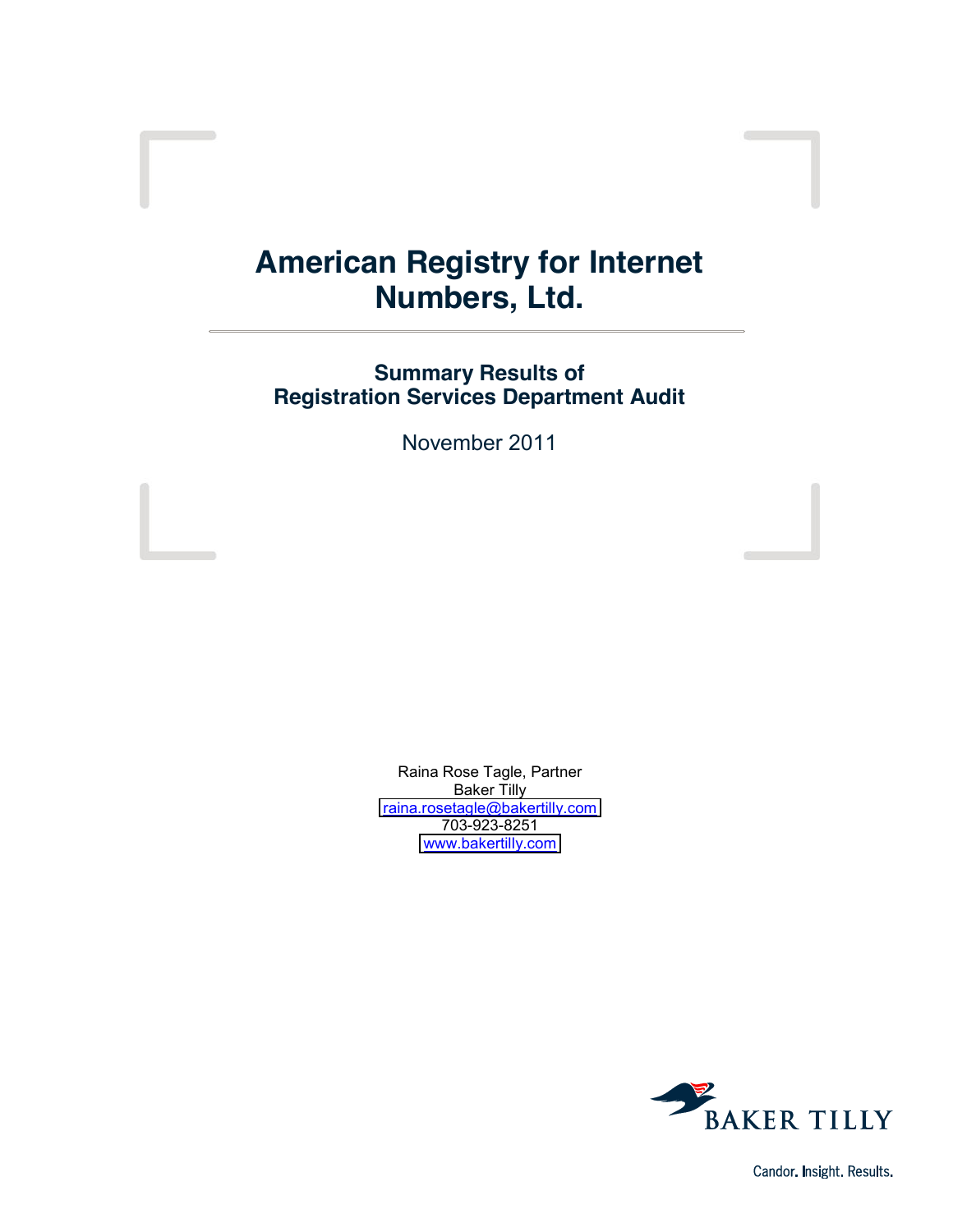

# **Table of Contents**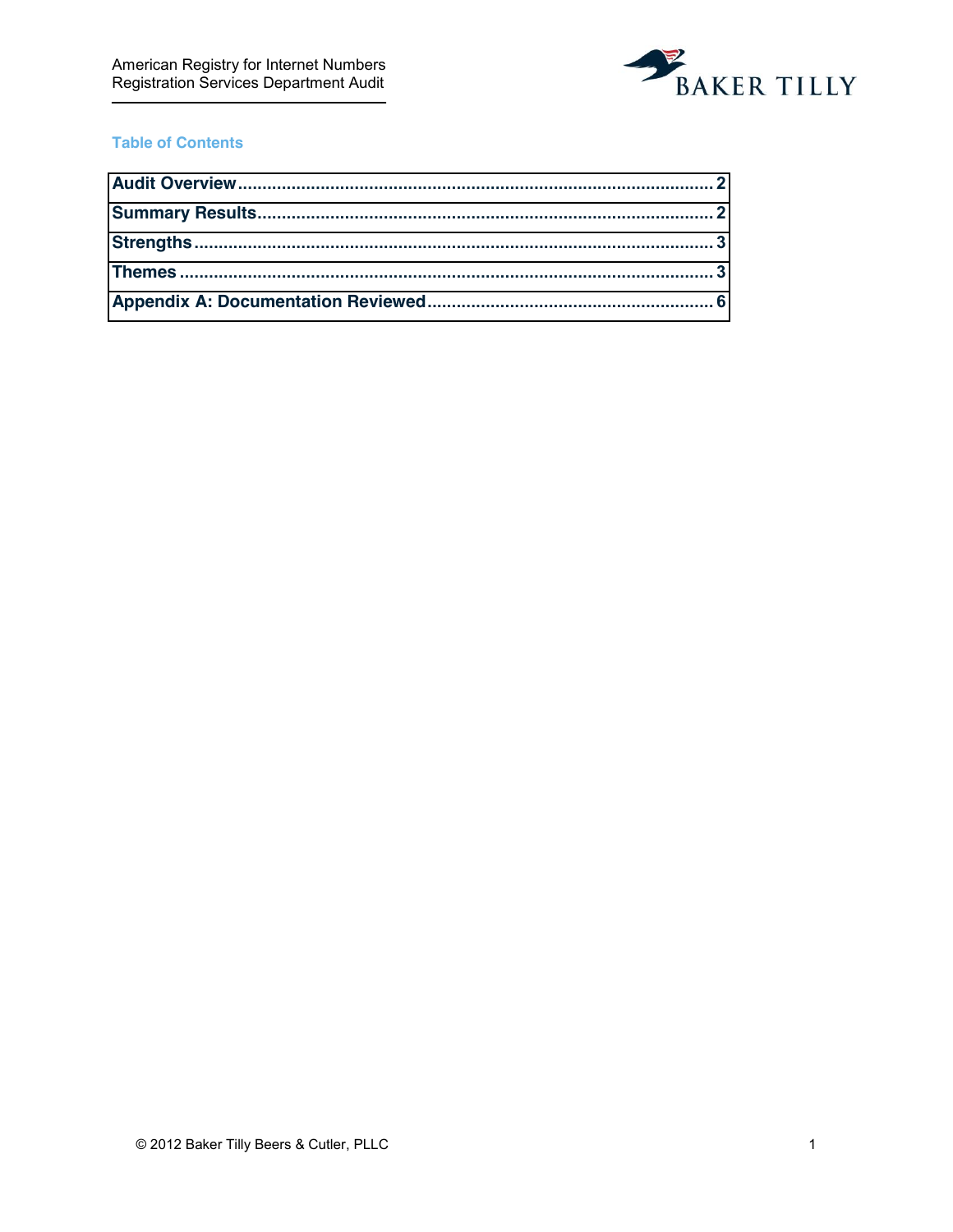

#### <span id="page-2-0"></span>**Audit Overview**

The accounting and advisory firm of Baker Tilly was engaged by the American Registry for Internet Numbers (ARIN) to assess ARIN's Registration Services Department (RSD) processes compared to ARIN's Number Resource Policy Manual (NRPM) and industry leading practices in the following areas:

- > Internet Protocol (IP) address space allocation, transfer, and database record maintenance (both public and internal) for version 4 and version 6
- > Fraud detection, prevention, and follow-up
- > Autonomous system number (ASN) allocation, transfer, and record maintenance

Baker Tilly performed the following activities to meet the objectives of this audit:

- > Reviewed relevant documentation (e.g., NRPM, internal procedures, presentations, checklists, worksheets) to gain an understanding of ARIN's current registration processes (for a list of all documents reviewed, please see Appendix A)
- $>$  Conducted interviews with key RSD personnel to understand RSD's policy and procedure governance processes
- ! Performed walkthrough sessions with key RSD personnel to understand the processes outlined above
- > Reconciled current practices against the NRPM to identify potential gaps between practices and policies, as well as opportunities for process improvement
- ! Reviewed and analyzed the registration practices documented in the policy manuals of the four other Regional Internet Registries to identify industry best practices and assess their applicability to ARIN's registration processes

#### <span id="page-2-1"></span>**Summary Results**

During the course of the audit and based on the specific procedures performed, Baker Tilly did not identify any people, processes, or technology that were out of compliance with the NRPM. RSD has worked to maintain ARIN's compliance with the continually changing, community-based NRPM with dedicated people, formal processes, and technology. The department's collaborative and cross-trained management and staff understand, value, and support ARIN's mission. They have implemented formal processes, including documented procedures, for the various IP resource management tasks required by the NRPM. In addition, RSD has built an informative website that enhances community awareness and supports electronic allocation requests, organization record updates, and community correspondence.

Baker Tilly identified potential enhancements to improve RSD process consistency and efficiency, including opportunities to:

- $\geq$  Enhance RSD's documentation of its existing, currently informal quality assurance and monitoring tasks, which validate that it is following ARIN's existing framework of people, processes, and technology in place to maintain compliance with the NRPM
- > Expand RSD's internal procedures to include specific criteria used by RSD related to calculating utilization rates, involving legal counsel in the processing of transfer requests, and determining investigations to conduct based on the annual point of contact (POC) validation process
- ! Streamline and automate processes to ensure that procedures are applied consistently and efficiently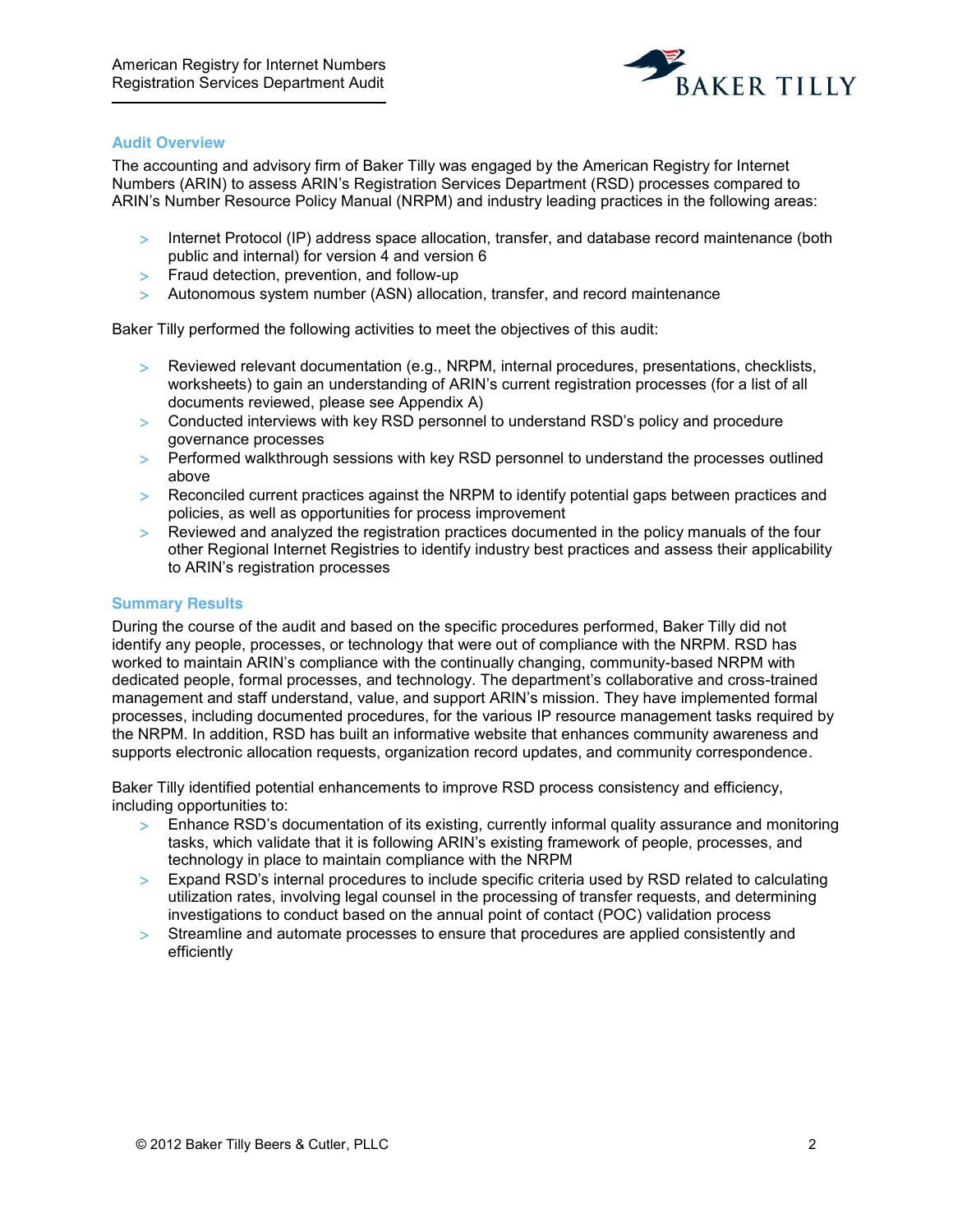

## <span id="page-3-0"></span>**Strengths**

During the audit, we noted the following strengths:

- > Detailed process framework to ensure compliance with the NRPM
	- Documented internal procedures that continually evolve as RSD management and staff identify process enhancements
	- Dedicated procedure owner, who ensures that all procedures are consistent with the NRPM and are kept up-to-date
	- Formal review processes for all requests based on type and size
- $>$  Informative website that contains ARIN's current NRPM, policies, and materials to enhance community awareness, and a member portal, ARIN Online, which supports electronic allocation requests, organization record updates, and community correspondence
	- Back-end system, Management Web, used by ARIN management and staff to process requests from members and questions from the community
	- Set of standardized (i.e., canned) messages to allow for consistent communication with the community
- > Dedicated RSD management (i.e., Director of Registration Services, Principal Resource Analyst, Technical Specialist, and Senior Resource Analyst) and staff who understand, value, and support ARIN's mission
	- Collaborative team environment and decision-making structure, focused on ensuring compliance with the NRPM
	- Cross-training of all RSD management and staff to ensure understanding of all RSD internal procedures
	- No RSD staff turnover since 2008
- > Formal process for RSD to provide feedback to the community during the NRPM policy development process
- ! Automated annual POC validation process to ensure that a valid POC exists for each ARIN member, as well as a process to lock ARIN Online accounts when a POC is not validated

## <span id="page-3-1"></span>**Themes**

The overarching themes that were observed during the audit are presented below along with related recommendations:

| #              | Themes                                                                                                           | <b>Current State</b>                                                                                                                                                                                                                                                                                                                                                     | <b>Recommendations for ARIN's</b><br><b>Consideration</b>                                                                                                                                                                                                                                                                   |
|----------------|------------------------------------------------------------------------------------------------------------------|--------------------------------------------------------------------------------------------------------------------------------------------------------------------------------------------------------------------------------------------------------------------------------------------------------------------------------------------------------------------------|-----------------------------------------------------------------------------------------------------------------------------------------------------------------------------------------------------------------------------------------------------------------------------------------------------------------------------|
| $\blacksquare$ | <b>Quality</b><br><b>Assurance</b><br><b>Process for</b><br><b>RSD's</b><br><b>Internal</b><br><b>Procedures</b> | While RSD maintains an informal quality<br>assurance procedure, a formal, documented<br>quality assurance process to ensure compliance<br>with RSD's internal procedures does not exist.<br>Without a formal quality assurance process, there<br>is an increased likelihood that a request may be<br>processed incorrectly or the NRPM may be<br>applied inconsistently. | • Enhance the existing quality<br>assurance process to formally<br>include certain periodic review<br>activities.<br>• Update internal procedures to<br>include the activities required<br>by the formal quality<br>assurance process.<br>• Consider alternative RSD<br>organizational structures to<br>enhance efficiency. |
| $\vert$ 2      | <b>Utilization</b><br><b>Calculation</b><br><b>Processes</b>                                                     | While RSD uses a defined formula and specific<br>criteria to calculate utilization rates, not all criteria<br>are formally documented, particularly for<br>exceptional cases.                                                                                                                                                                                            | • Expand RSD's internal<br>procedures, to include all<br>specified criteria used to<br>calculate utilization rates.                                                                                                                                                                                                         |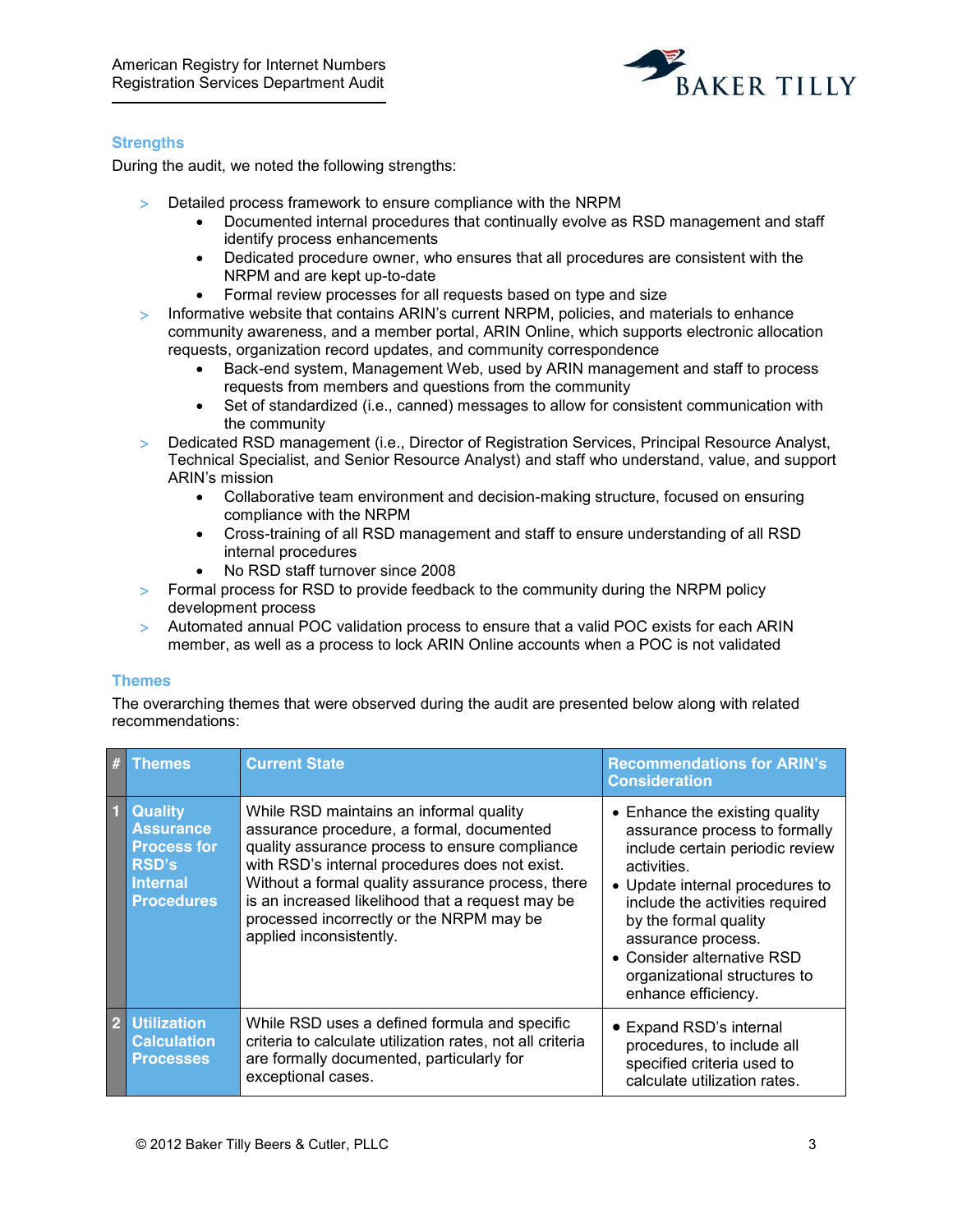

| #                       | <b>Themes</b>                                                                                 | <b>Current State</b>                                                                                                                                                                                                                                                                                                                                                                                                                                                                                                                                                                                  | <b>Recommendations for ARIN's</b><br><b>Consideration</b>                                                                                                                                                                                                                                                                                                                                                        |
|-------------------------|-----------------------------------------------------------------------------------------------|-------------------------------------------------------------------------------------------------------------------------------------------------------------------------------------------------------------------------------------------------------------------------------------------------------------------------------------------------------------------------------------------------------------------------------------------------------------------------------------------------------------------------------------------------------------------------------------------------------|------------------------------------------------------------------------------------------------------------------------------------------------------------------------------------------------------------------------------------------------------------------------------------------------------------------------------------------------------------------------------------------------------------------|
| 3                       | <b>Involvement</b><br>of the Staff<br><b>Attorney in</b><br><b>Transfer</b><br><b>Process</b> | RSD works with the Staff Attorney to process<br>certain transfer requests; however, the Staff<br>Attorney is not consistently involved in the transfer<br>process. Specific, documented guidance or criteria<br>to determine when to engage with the Staff<br>Attorney does not exist. This may be challenging<br>to RSD as legal documents that support transfer<br>requests sometimes contain legal jargon. As a<br>result, RSD resources may be inefficiently used,<br>and there is an increased risk of misunderstanding<br>of legal clauses.                                                     | • Establish a formal process to<br>incorporate the Staff Attorney<br>in the transfer process. This<br>process should include<br>defining specific criteria that<br>require the involvement of the<br>Staff Attorney when<br>processing transfer requests.<br>• Update internal procedures to<br>include the specific criteria to<br>trigger the involvement of the<br>Staff Attorney in the transfer<br>process. |
| $\overline{\mathbf{4}}$ | <b>Annual POC</b><br><b>Validation</b><br><b>Process</b>                                      | When a POC is marked as invalid in the Whois<br>database as a result of the annual Whois POC<br>validation (i.e., a check to confirm accuracy of<br>POC information), the policy does not require RSD<br>to investigate these invalid POCs. As a result,<br>ARIN investigates invalid POCs as time allows; not<br>all invalid POCs are reviewed due to limited<br>resources.<br>Invalid POC information may be an indicator that<br>resources assigned to that POC are unused or<br>fraudulently used. This is a growing concern as the<br>pool of available IPv4 addresses continues to<br>decrease. | • Formalize the current process<br>by which RSD prioritizes the<br>investigation of invalid<br>accounts, as time allows,<br>based on specific criteria.<br>• Update internal procedures to<br>include the specific criteria that<br>RSD uses to identify invalid<br>accounts that should be<br>investigated by RSD as time<br>allows.                                                                            |
| $5\phantom{.}$          | <b>Fraud</b><br><b>Identification</b><br><b>Process</b>                                       | While management understands fraud risks and<br>trends, a formal, proactive process to identify fraud<br>does not exist.                                                                                                                                                                                                                                                                                                                                                                                                                                                                              | • Formalize an ongoing training<br>process whereby RSD<br>analysts are regularly updated<br>on current patterns and<br>methodologies identified within<br>potential fraudulent requests.<br>• In the future, implement an<br>automated check for the<br>identified fraud red flags within<br>ARIN Online. Additionally,<br>develop a process to<br>investigate fraud red flags<br>identified within ARIN Online. |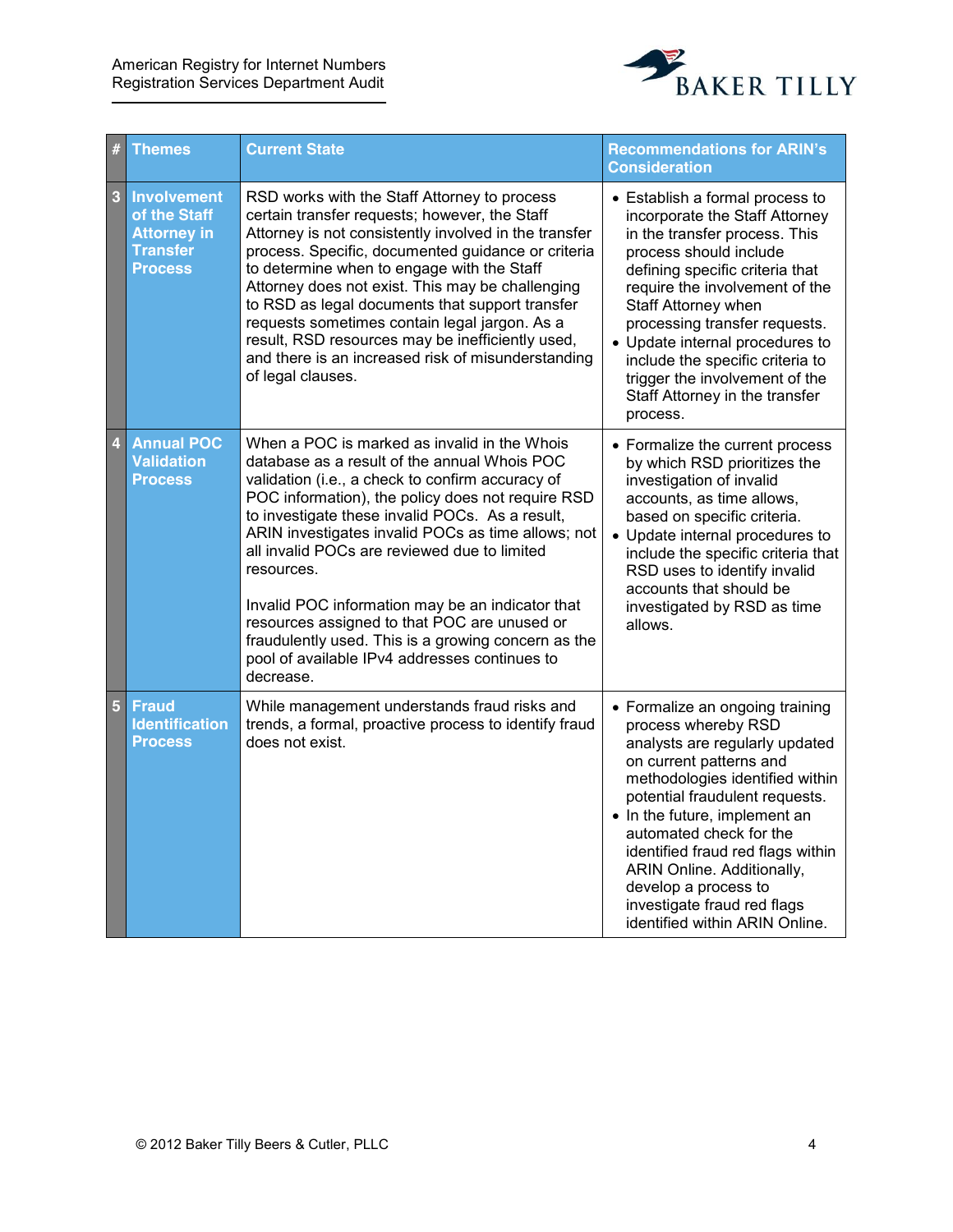

| #              | <b>Themes</b>                                                                                                                                                                     | <b>Current State</b>                                                                                                                                                                                                                                                                                                                                                                                                                                                                                                                                      | <b>Recommendations for ARIN's</b><br><b>Consideration</b>                                                                                                                                                                                                                                                                                                                                                                                                                                                                                             |
|----------------|-----------------------------------------------------------------------------------------------------------------------------------------------------------------------------------|-----------------------------------------------------------------------------------------------------------------------------------------------------------------------------------------------------------------------------------------------------------------------------------------------------------------------------------------------------------------------------------------------------------------------------------------------------------------------------------------------------------------------------------------------------------|-------------------------------------------------------------------------------------------------------------------------------------------------------------------------------------------------------------------------------------------------------------------------------------------------------------------------------------------------------------------------------------------------------------------------------------------------------------------------------------------------------------------------------------------------------|
| $6\phantom{1}$ | <b>Fraud</b><br>Investigation<br>and<br><b>Reporting</b><br><b>Processes</b>                                                                                                      | The process for investigating and reporting fraud is<br>time intensive and results in delays in request<br>processing.<br>As a result, this process can take weeks, resulting<br>in noncompliance with ARIN's service level<br>agreement (i.e., promise to provide a response<br>within two days) to its members. Further, this delay<br>increases the probability that the organization is<br>aware of the fraud investigation, allowing the<br>organization to react (e.g., cancel or correct the<br>request) prior to completion of the investigation. | • Work with ARIN management<br>to create a team responsible<br>for directing the investigation<br>and reporting of fraud<br>incidents and escalating<br>incidents as appropriate. This<br>team should consist of the<br>Director of Registration<br>Services, Chief Operating<br>Officer, and Staff Attorney.<br>The team should meet<br>periodically to discuss fraud<br>incidents and collaboratively<br>determine recommended next<br>steps. Recommendations<br>should then be presented to<br>the Chief Executive Officer<br>and General Counsel. |
| $\overline{7}$ | <b>Transfer</b><br><b>Requests,</b><br><b>Transfer</b><br><b>Tracking, and</b><br><b>Experimental</b><br><b>Internet</b><br><b>Resource</b><br><b>Request</b><br><b>Processes</b> | RSD accepts transfer requests and experimental<br>Internet resource requests manually via an email<br>form. Furthermore, transfers are manually tracked<br>within a spreadsheet used internally by RSD.<br>As a result, these processes must be manually<br>entered into Management Web, which takes<br>additional time for RSD staff. In addition, there is a<br>risk that information may be incorrectly or<br>incompletely entered by the RSD staff.                                                                                                   | • Work with Engineering to<br>implement automated transfer<br>and experimental Internet<br>resource request processes<br>within ARIN Online, similar to<br>the IPv4, IPv6, and ASN<br>request processes.<br>• Work with Engineering to have<br>Management Web<br>automatically update the<br>transfer tracking spreadsheet,<br>or develop a status report.                                                                                                                                                                                            |